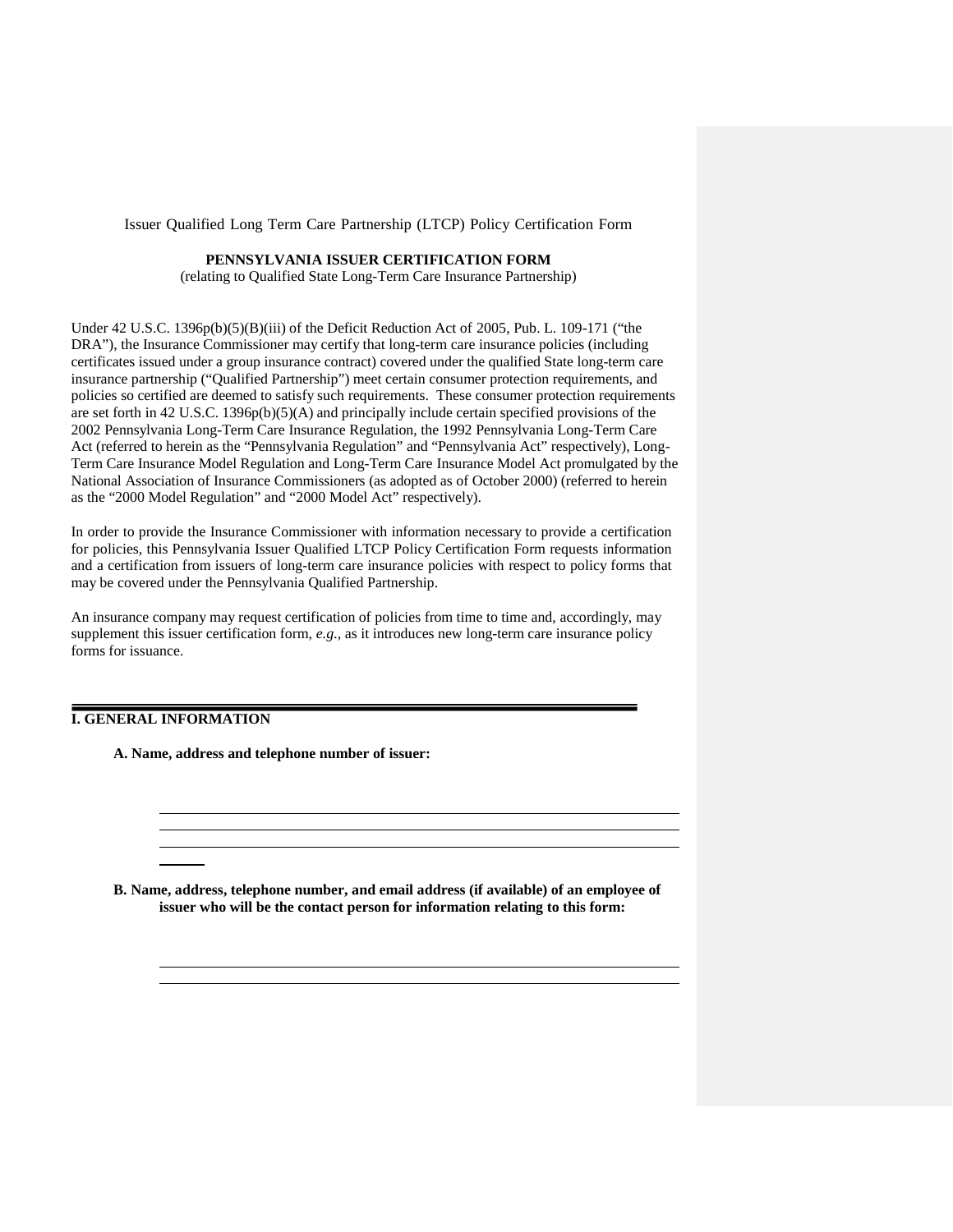**C. Policy form number(s) (or other identifying information, such as certificate series) for policies covered by this Issuer Certification Form:**

Specimen copies of each of the above policy forms, including any riders and endorsements, shall be provided upon request.

#### **II. QUESTIONS REGARDING APPLICABLE PROVISIONS OF THE PENNSYLVANIA LONG TERM CARE ACT AND REGULATION AND THE NATIONAL ASSOCIATION OF INSURANCE COMMISSIONERS (NAIC) MODEL REGULATION AND ACT**

Please answer each of the questions below with respect to the policy forms identified in section I.C above. For purposes of answering the questions below, any provision of the Pennsylvania Regulation, Pennsylvania Act, 2000 Model Regulation and 2000 Model Act listed below shall be treated as including any other provision of the Pennsylvania Regulation, Pennsylvania Act, 2000 Model Regulation and 2000 Model Act necessary to implement the provision.

Are the following requirements of the Pennsylvania Regulation, Pennsylvania Act, 2000 Model Regulation and 2000 Model Act met with respect to all policies (including certificates issued under a group insurance contract) intended to be covered under the Qualified Partnership that are issued on each of the policy forms identified in section I.C above?

|  | Yes No N/A A 31 Pa. Code 89a.105 (a) (relating to guaranteed renewal or non-<br>cancellability).   |  |
|--|----------------------------------------------------------------------------------------------------|--|
|  | Yes No N/A B. 31 Pa. Code 89a.105 (b) (relating to prohibitions on limitations and<br>exclusions). |  |
|  | Yes No N/A C. 31 Pa. Code 89a.105 (c) (relating to extension of benefits).                         |  |
|  | Yes No N/A D. 31 Pa. Code 89a.105 (d) (relating to continuation or conversion of<br>coverage).     |  |
|  | Yes No N/A E. 31 Pa. Code 89a.105 (e) (relating to discontinuance and replacement of<br>policies). |  |
|  | Yes No N/A F. 31 Pa. Code 89a.106 (relating to unintentional lapse).                               |  |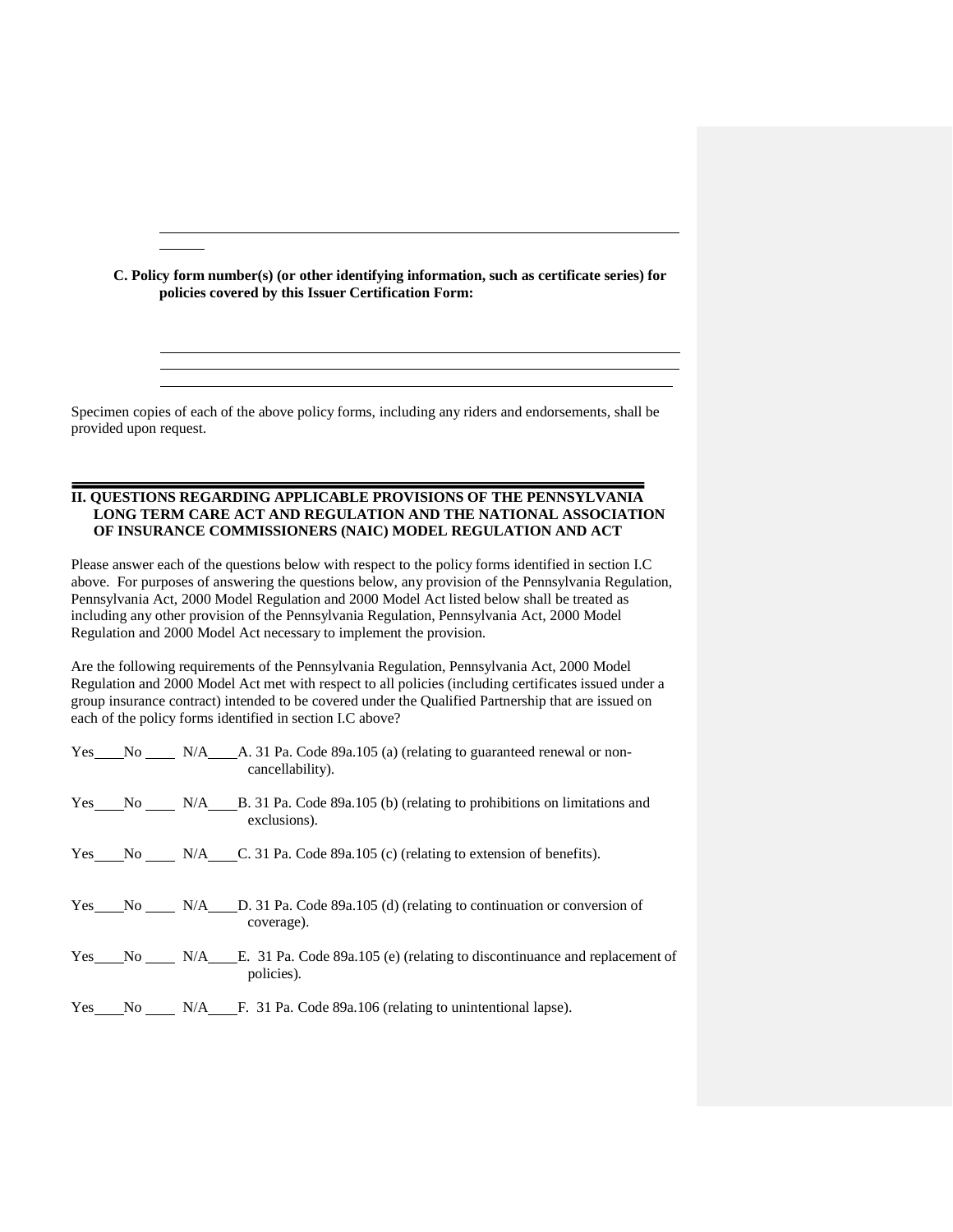Yes No N/A G. 31 Pa. Code 89a.107 (relating to disclosure).

- Yes No N/A H. 31 Pa. Code 89a.108 (relating to required disclosure of rating practices to consumer).
- Yes No N/A I. 31 Pa. Code 89a.110 (relating to prohibitions against post-claims underwriting).
- Yes No N/A J. 31 Pa. Code 89a.111 (relating to minimum standards).
- Yes No N/A K. 31 Pa. Code 89a.113 (relating to application forms and replacement coverage); 2000 Model Regulation Section 14F (relating to accelerated long term care benefits)
- Yes No N/A L. 31 Pa. Code 89a.114 (relating to reporting requirements).
- Yes No N/A M. 31 Pa. Code 51.4(d) (relating to filing requirements for marketing).
- Yes No N/A N. 31 Pa. Code 89a.120 (relating to standards for marketing).
- Yes No N/A O. 31 Pa. Code 89a.121 (relating to suitability).
- Yes No N/A P. 31 Pa. Code 89a.122 (relating to prohibition against preexisting conditions and probationary periods in replacement policies or certificates).
- Yes No N/A Q. 31 Pa. Code 89a.123 (relating to contingent nonforfeiture benefits if the policyholder declines the offer of a nonforfeiture benefit).
- Yes No N/A R. 31 Pa. Code 89a.126 (relating to standard format outline of coverage).
- Yes No N/A S. 31 Pa. Code 89a.127 (relating to requirement to deliver shopper's guide); 2000 Model Regulation Section 30 (relating to life policies with accelerated LTC benefits).
- Yes No N/A T. 40 P.S. 991.1105(c) (relating to preexisting conditions).
- Yes No N/A U. 40 P.S. 991.1108 (relating to prior hospitalization).
- Yes No N/A V. 31 Pa. Code 89a.123 (relating to contingent nonforfeiture benefits).
- Yes No N/A W. 40 P.S. 991.1110 and Section 6F (relating to right to return).
- $Yes$  No N/A  $X$ , 40 P.S. 991.1111 (relating to outline of coverage).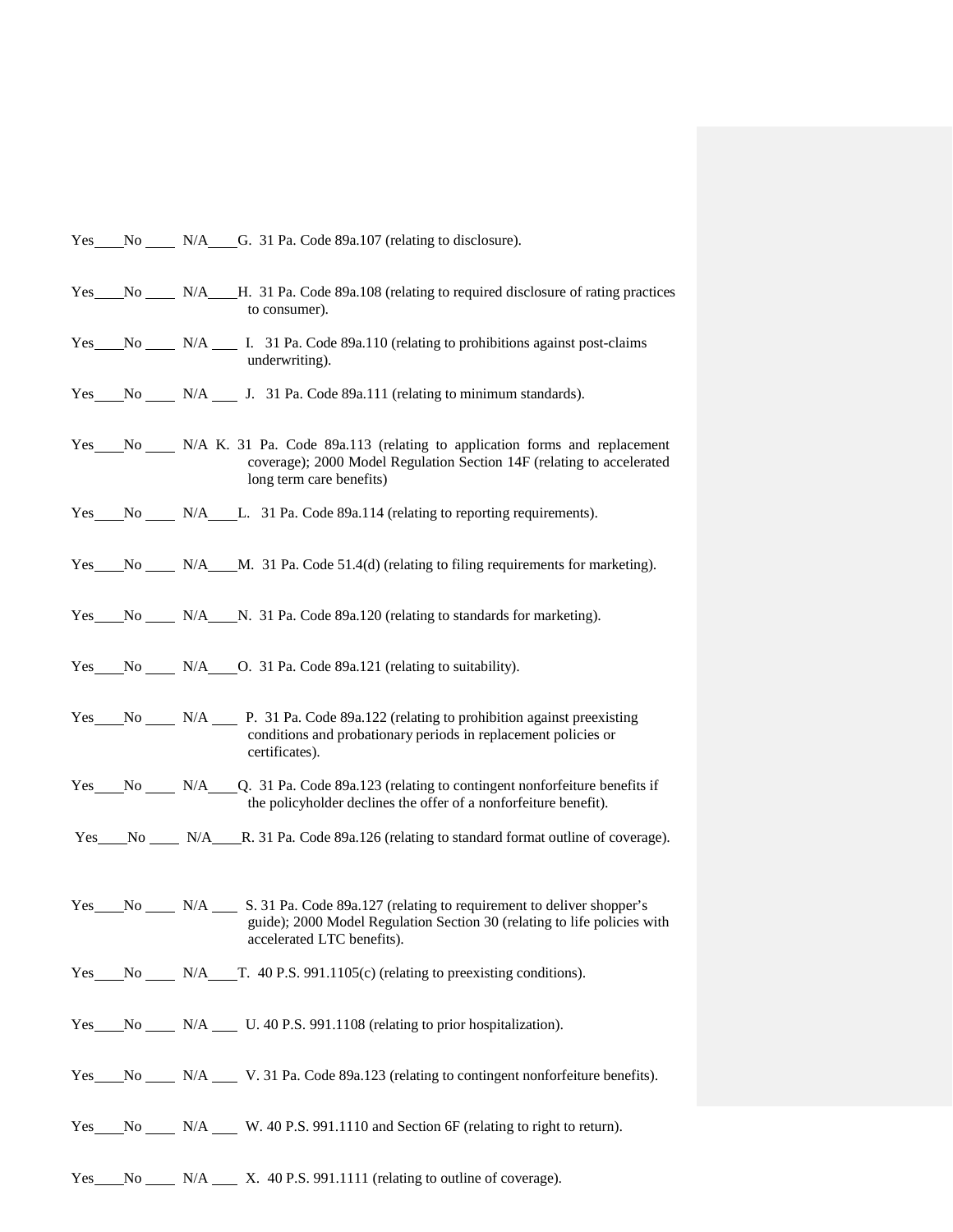|  | Yes No N/A Y. 2000 Model Act Section 6H (relating to requirements for certificates<br>under group plans). |
|--|-----------------------------------------------------------------------------------------------------------|
|  | Yes No N/A Z. 2000 Model Act Section 6J (relating to policy summary).                                     |
|  | Yes No N/A AA. 2000 Model Act Section 6K (relating to monthly reports on<br>accelerated death benefits).  |
|  | Yes No N/A BB. 2000 Model Act Section 7 (relating to incontestability period).                            |

In order for a policy to be covered under the Pennsylvania Qualified Partnership, the answers to all questions above should be "yes" (or "N/A" where all requirements with respect to a provision above are not applicable). If answers differ between policy forms (e.g., a requirement would be answered "Yes" for one form and "N/A" for another), you should use separate Pennsylvania Issuer Certification Forms for such policies.

Yes No N/A Certification by company officer that the submitted Qualified LTCP

policy will only be sold by producers who have received training and demonstrated evidence of an understanding of Qualified LTCP policies and how they relate to other public and private coverage of long term care.

Yes No N/A Certification by company officer that the appropriate inflation protections

will be offered.

## **III. CERTIFICATION**

I hereby certify that the answers, accompanying documents, and other information set forth herein are, to the best of my knowledge and belief, true, correct, and complete.

Date Name and title of officer of the Issuer

Signature of officer of the Issuer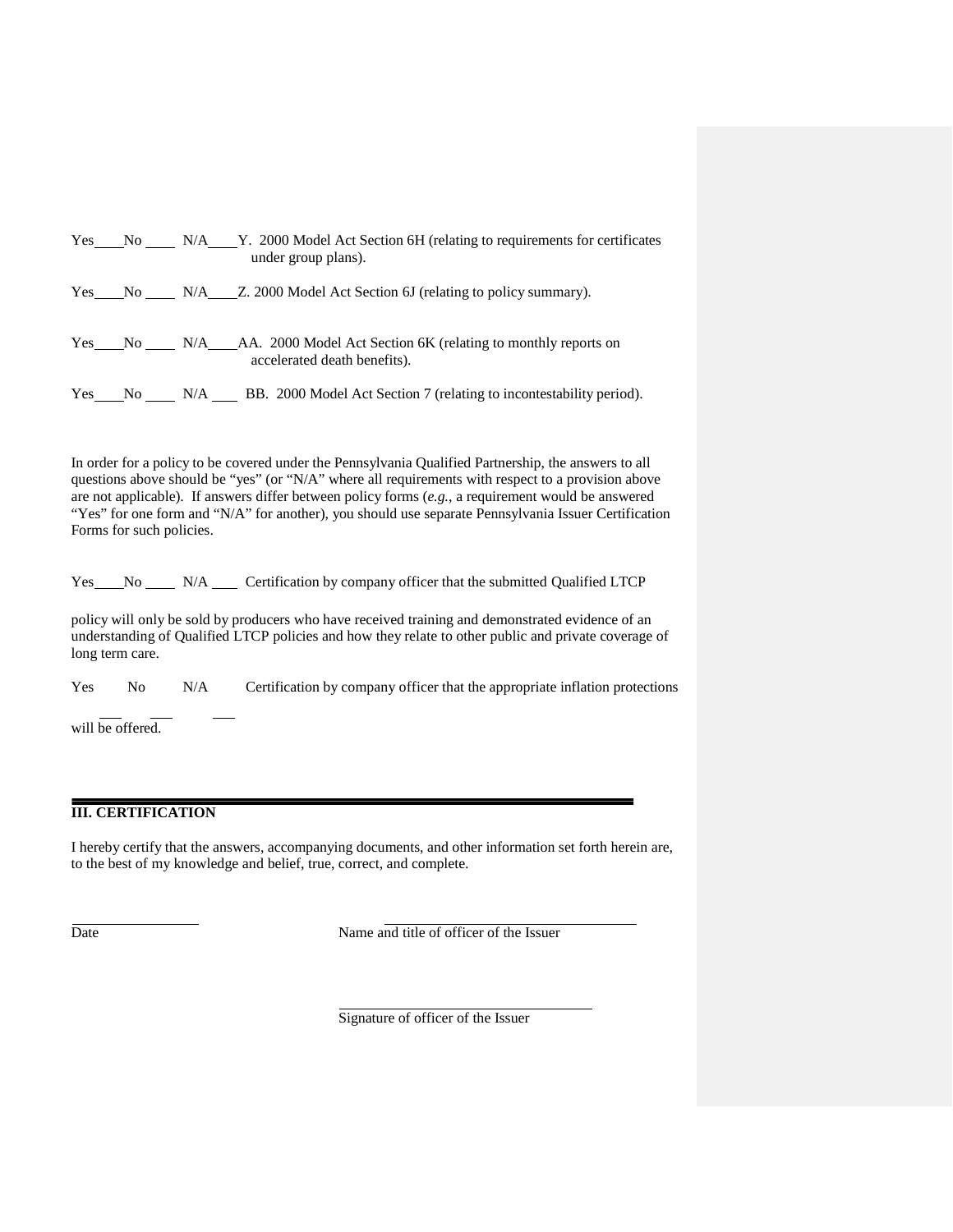Policyholder Long Term Care Partnership (LTCP) Program Notification Form

[Issuer Letterhead]

#### **Important Notice Regarding Your Policy's LTCP Status** (Please keep this Notice with Your Policy or Certificate)

**The Pennsylvania Qualified Partnership.** The Pennsylvania Qualified Partnership is an innovative partnership between Pennsylvania's Department of Public Welfare (DPW), the Pennsylvania Insurance Department and private insurers of long-term care insurance policies. The Pennsylvania Qualified Partnership program is offered in accordance with the Deficit Reduction Act of 2005 (P.L. 109-171).

**Notice of Qualified Partnership Policy Status.** This Notice identifies the long-term care insurance policy or certificate that you've purchased as a Qualified Partnership Policy. This Notice explains the valuable Medical Assistance asset protection that you may receive from purchasing a Qualified Partnership Policy.

**Medical Assistance Resource Protection Provided.** Long-term care insurance helps individuals prepare for future long-term care needs. Qualified Partnership Policies provide an additional level of protection. In particular, such policies permit individuals to protect resources under Pennsylvania's Medical Assistance –Long Term Care Program if assistance is ever needed under that program and the individual would be otherwise eligible for Medical Assistance-Long Term Care. In addition, if these specific protected resources are still in existence when the individual dies and they are part of the decedent's probate estate, they will not be recoverable under Pennsylvania's Medical Assistance Estate Recovery Program. The Medical Assistance Estate Recovery Program is a federally mandated program that requires Pennsylvania's DPW to recover the cost of long term care and related services provided under the Medical Assistance Program from the estates of certain individuals who have died.

Specifically, the resource, eligibility, and estate recovery provisions of the Pennsylvania Medical Assistance program permit the disregard of an amount of assets which is equal to the amount of insurance benefits you have received from your Qualified Partnership Policy. For example, if you receive \$200,000 of insurance benefits from your Qualified Partnership Policy, you would be able to retain \$200,000 of resources and still be eligible for long term care services provided under the Medical Assistance Program. This disregard is above and beyond the resources normally permitted to be retained by an individual and still qualify for Medical Assistance. This protection of assets applies to individuals in need of long term care services both in the community or residing in a long term care facility.

All Medical Assistance eligibility requirements besides the resources protected through the ownership of a Qualified Partnership Policy must be met to qualify for long term services under Pennsylvania's Medical Assistance Program. You must meet the Medical Assistance Program's income requirements and you will be required to pay some of your income to the costs of your care in a long term care facility. You should be aware that Medical Assistance eligibility requirements may change over time.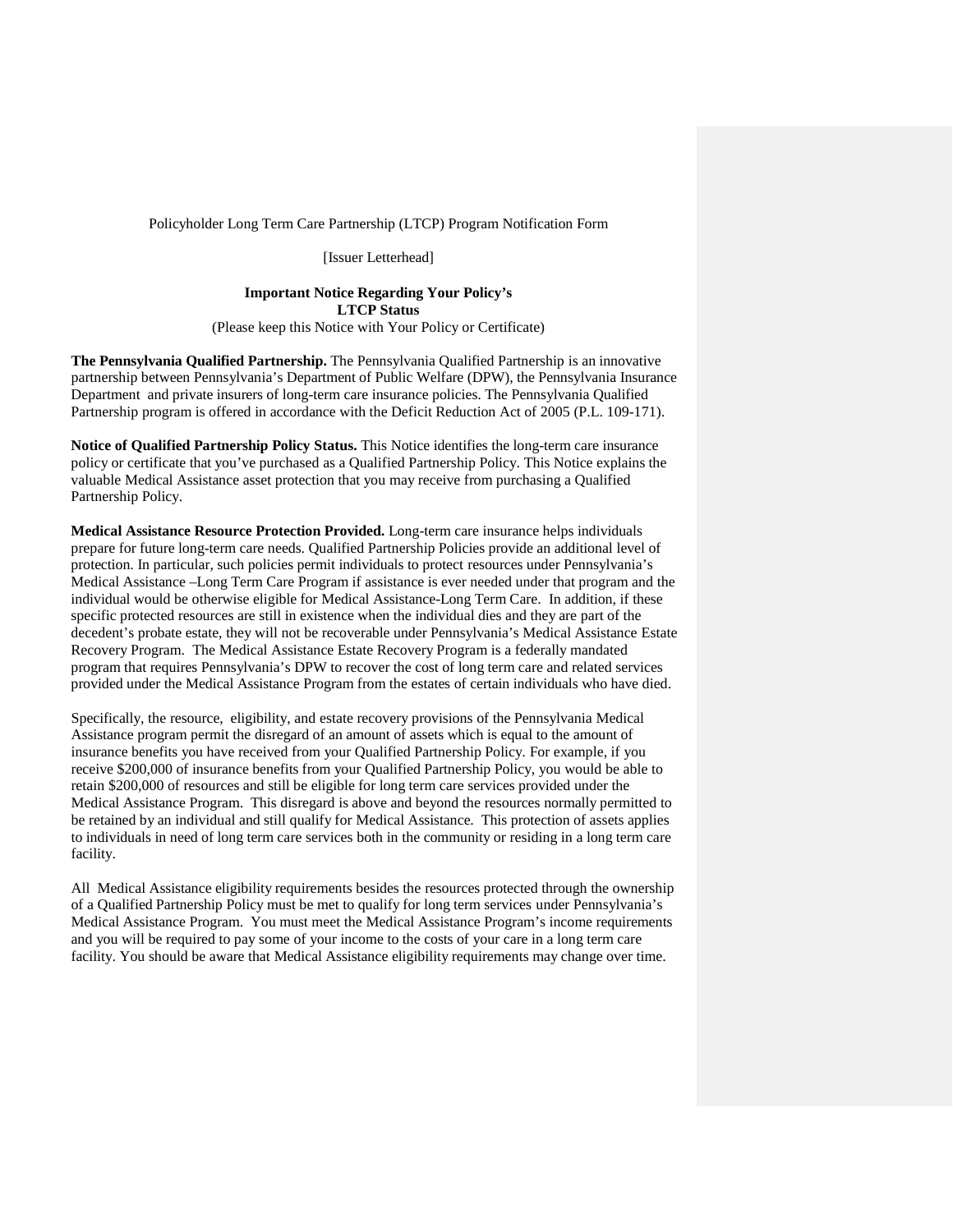**Additional Consumer Protections.** In addition to providing Medical Assistance asset protection, your Qualified Partnership Policy has other important features. Under the rules governing Pennsylvania's Qualified Partnership, your Qualified Partnership Policy must be a qualified long-term care insurance contract under Federal tax law. As such the insurance benefits you receive from the policy generally will be subject to beneficial income tax treatment. (Please note that a policy can be a tax qualified long-term care insurance contract under Federal tax law, with the same beneficial income tax treatment, even if it is not a Qualified Partnership Policy.) In addition, if you were under age 76 when you purchased your Qualified Partnership Policy, it must provide inflation protection to help protect against potential future increases in the cost of long-term care. (For older purchasers, an offer of inflation protection is required.)

**What Could Disqualify Your Policy as a Partnership Policy?** If you make any changes to your policy or certificate, such changes could affect whether your policy or certificate continues to qualify as a Qualified Partnership Policy. Before you make any changes, you should consult with the issuer of your policy to determine the effect of a proposed change. In addition, if you move to a State that does not maintain a Qualified Partnership or does not recognize your policy as a Qualified Partnership Policy, you would not be eligible to receive Medical Assistance asset protection in that State. Also, changes in Federal or State law could affect the Medical Assistance asset protection available with respect to your Qualified Partnership Policy.

**Additional information.** If you would like further information about the Medical Assistance asset protection provided by your Qualified Partnership Policy or the Pennsylvania Qualified Partnership, please call [insert number] or visit [insert website].

Provided to Policyholder on

Date

Copy: Policyholder Issuer Records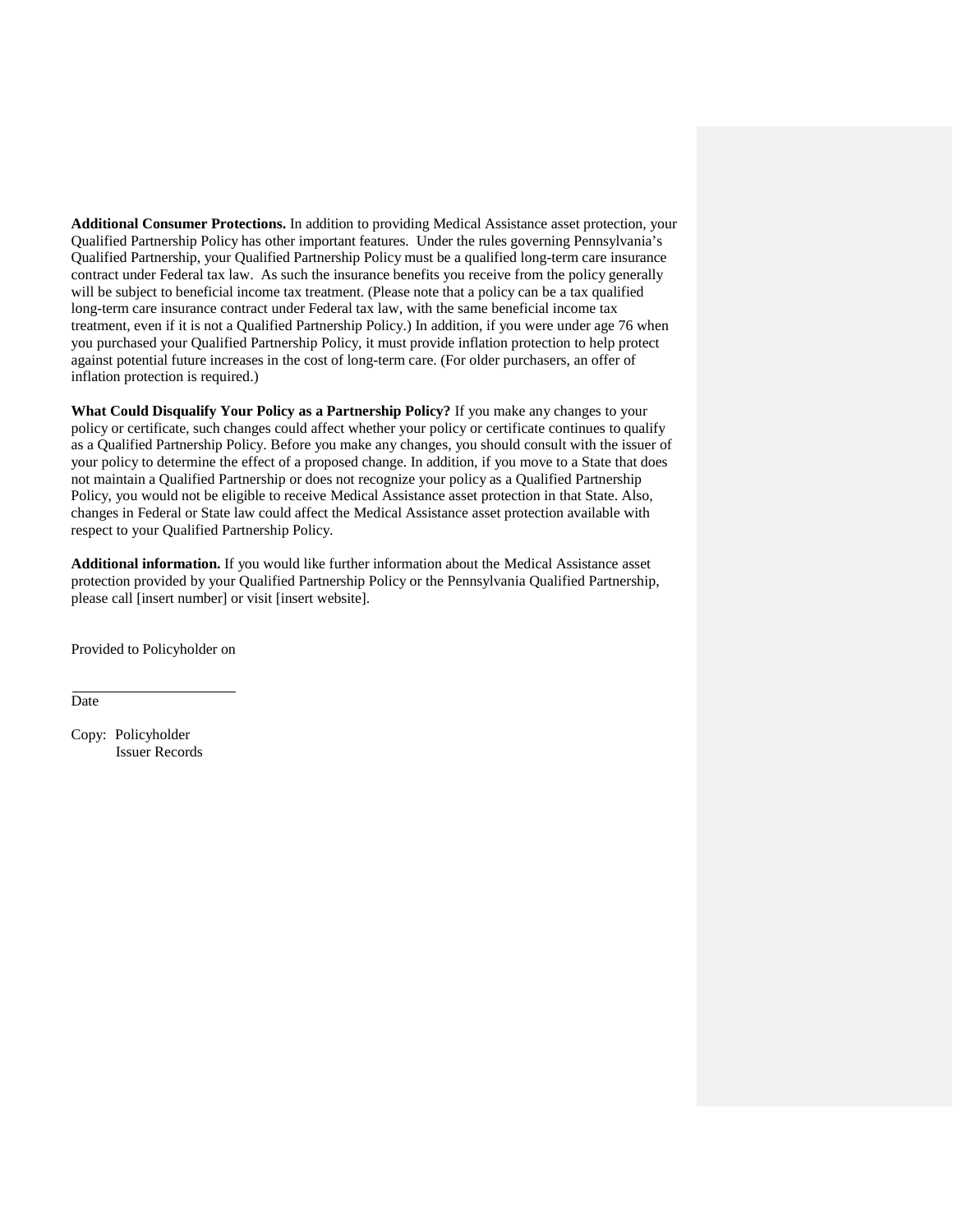### **Revised Attachment C**

Policyholder Long Term Care Partnership (LTCP) Program Status Form

# **LONG TERM CARE PARTNERSHIP PROGRAM POLICY SUMMARY**

| 1. Name of insured                                                                                                                  |                                                                                                                                             |  |
|-------------------------------------------------------------------------------------------------------------------------------------|---------------------------------------------------------------------------------------------------------------------------------------------|--|
| 2. Policy/certificate number                                                                                                        |                                                                                                                                             |  |
| 3. Effective date of coverage                                                                                                       |                                                                                                                                             |  |
| 4. The policy/certificate was issued in the state of                                                                                |                                                                                                                                             |  |
| 5. Issue age of the insured at the time the coverage was issued                                                                     |                                                                                                                                             |  |
| 6. The policy/certificate was issued $\Box$ With $\Box$ Without inflation coverage                                                  |                                                                                                                                             |  |
| 7. The inflation coverage at the time of issuance was $\Box$ Simple Inflation $\Box$ Compound Inflation $\Box$ None                 |                                                                                                                                             |  |
| 8. The inflation coverage currently in effect on the coverage is<br>Simple Inflation $\Box$ Compound Inflation $\Box$ None          |                                                                                                                                             |  |
| 9. The policy meets the standards of a tax qualified long-term care policy $\Box$ Yes $\Box$ No                                     |                                                                                                                                             |  |
| 10. The cumulative dollar amount of insurance benefits paid<br>and if joint coverage, the amount is for the indicated insured only) | S.<br>(Note: The indicated amount does not include any payments for cash surrender, return of premium death benefits, or waiver of premium, |  |
| 11. The total dollar amount of insurance benefits remaining available under the policy $\zeta$ ______                               |                                                                                                                                             |  |
| 12. Date this form was completed _____                                                                                              |                                                                                                                                             |  |
| 13. The name, phone number and email address of the person completing this form                                                     |                                                                                                                                             |  |
| Name and Title                                                                                                                      |                                                                                                                                             |  |
| Phone Number                                                                                                                        |                                                                                                                                             |  |
| <b>Email Address</b>                                                                                                                |                                                                                                                                             |  |
| I hereby certify that the above information is true and accurate to the best of my knowledge at the time of this certification.     |                                                                                                                                             |  |

 $\overline{\phantom{a}}$ 

\_\_\_\_\_\_\_\_\_\_\_\_\_\_\_\_\_\_\_\_\_\_\_\_\_\_\_\_\_\_\_\_\_\_\_\_\_\_\_\_\_\_\_\_\_\_\_\_\_\_\_\_\_\_\_\_\_ Date:

Signature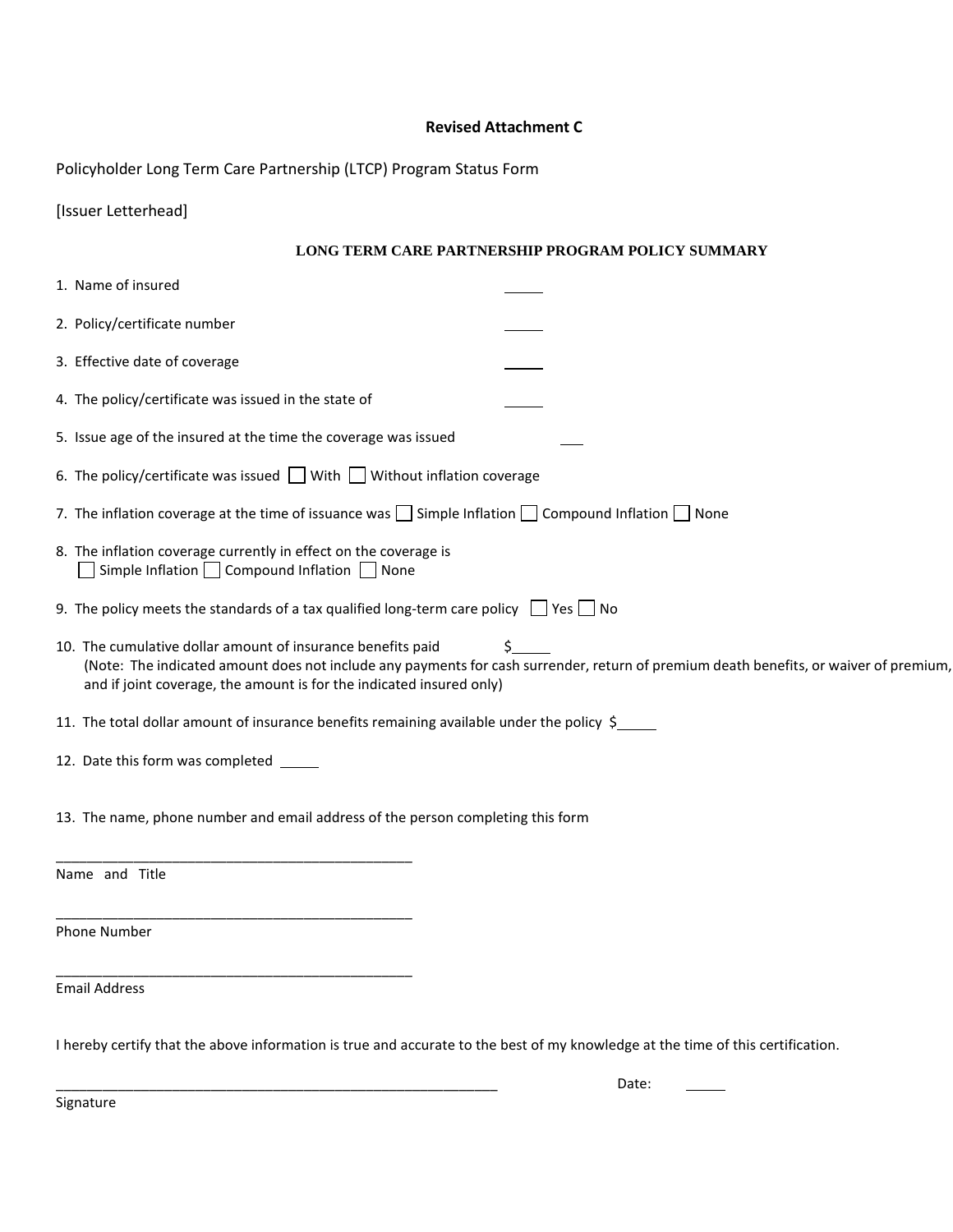# **LTC PARTNERSHIP CERTIFICATION ACCEPTABLE INFLATION PROTECTION FOR CERTIFICATION PURPOSES**

The following format is requested by the Pennsylvania Insurance Department for Long-term Care Insurers to disclose the Company's intentions to the Department regarding how the Company will satisfy the requirement of 42 U.S.C. § 1396p (b)(1)(A)(iii)(IV) of the Deficit Reduction Act of 2005.

Please use this format when certifying to the Department how **your Company** will comply with the requirements to either Issue or Offer to Issue certain inflation protection benefits to insured's dependent upon their issue age.

**For any Issue Age:** 5% annual compound (lifetime) option must be offered. (*Pursuant to 31 PA Code § 89a.112*)

Please check this box to confirm that the Company will offer each insured the option to purchase 5% annual compound lifetime inflation protection. (This inflation protection must be offered regardless of issue age).

| <b>Inflation Protection Requirements</b>                                                                                                                                 |                                                                                       |  |  |
|--------------------------------------------------------------------------------------------------------------------------------------------------------------------------|---------------------------------------------------------------------------------------|--|--|
| <b>ISSUE AGE INFLATION PROTECTION</b>                                                                                                                                    |                                                                                       |  |  |
|                                                                                                                                                                          | For Issue Ages 60 and under:                                                          |  |  |
|                                                                                                                                                                          | The policy must be issued with Annual compound Inflation that automatically increases |  |  |
| annually at a rate equal to the Consumer Price Index (CPI) or at a fixed rate of not less<br>than 1%.)                                                                   |                                                                                       |  |  |
|                                                                                                                                                                          | [Place your Company information here.]                                                |  |  |
| For Issue Ages 60 and under, the Company will issue annual compound inflation protection that<br>increases annually at a rate equal to the Consumer Price Index (CPI) or |                                                                                       |  |  |
| Increases annually at a fixed rate of   % - (must not be less than 1%).                                                                                                  |                                                                                       |  |  |
| Provide a listing of the approved inflation protection form numbers and description of the forms<br>that will be issued to persons issue age 60 and under.               |                                                                                       |  |  |
| Form $#$ :<br>Description:                                                                                                                                               |                                                                                       |  |  |
| Form $#$ :<br>Description:                                                                                                                                               |                                                                                       |  |  |
| Form $#$ :<br>Description:                                                                                                                                               |                                                                                       |  |  |
| Form $#$ :<br>Description:                                                                                                                                               |                                                                                       |  |  |
| See attached sheet for additional form listing.                                                                                                                          |                                                                                       |  |  |
|                                                                                                                                                                          |                                                                                       |  |  |
| <b>ISSUE AGE INFLATION PROTECTION</b>                                                                                                                                    |                                                                                       |  |  |
| For Issue Ages $61 - 75$ :                                                                                                                                               |                                                                                       |  |  |
| The policy must be issued with some form of inflation protection - either compound or                                                                                    |                                                                                       |  |  |
| simple inflation protection as a rate equal to the Consumer Price Index (CPI) or at a                                                                                    |                                                                                       |  |  |
| fixed rate not less than 1%.)                                                                                                                                            |                                                                                       |  |  |
| [Place your Company information here]                                                                                                                                    |                                                                                       |  |  |
| The Company will issue Annual compound inflation protection of not less than<br>% or Simple<br>inflation protection of not less than<br>%.                               |                                                                                       |  |  |
|                                                                                                                                                                          |                                                                                       |  |  |